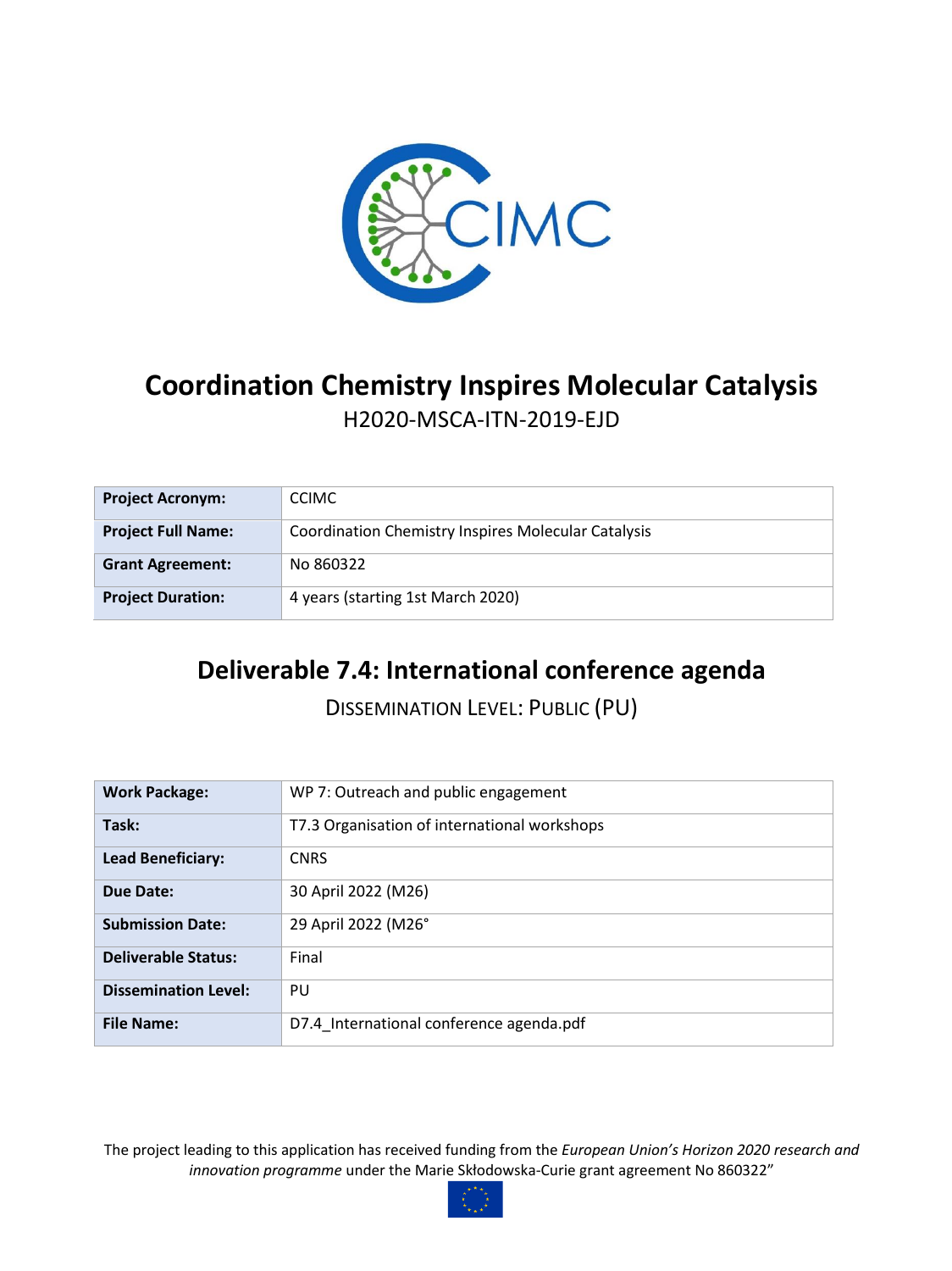

#### **CONTRIBUTORS**

| <b>Surname</b> | <b>First Name</b> | <b>Beneficiary</b> |
|----------------|-------------------|--------------------|
| Poli           | Rinaldo           | <b>CNRS</b>        |
| Caminade       | Anne-Marie        | <b>CNRS</b>        |
| Lefter         | Alida             | <b>CNRS</b>        |

In case you want any additional information or to consult with the authors of this document, please send your inquiries to: [ccimc@lcc-toulouse.fr](mailto:ccimc@lcc-toulouse.fr)

### REVIEWERS

| Surname  | <b>First Name</b> | <b>Beneficiary</b> |
|----------|-------------------|--------------------|
| Poli     | Rinaldo           | <b>CNRS</b>        |
| Caminade | Anne-Marie        | <b>CNRS</b>        |
| Lefter   | Alida             | <b>CNRS</b>        |

### VERSION HISTORY

| <b>Version</b> | Date       | <b>Modifications</b>  |
|----------------|------------|-----------------------|
| 0.1            | 25/04/2022 | First draft version   |
| 0.2            | 29/04/2022 | <b>Quality Review</b> |
| 1.0            | 29/04/2022 | Submitted to EC       |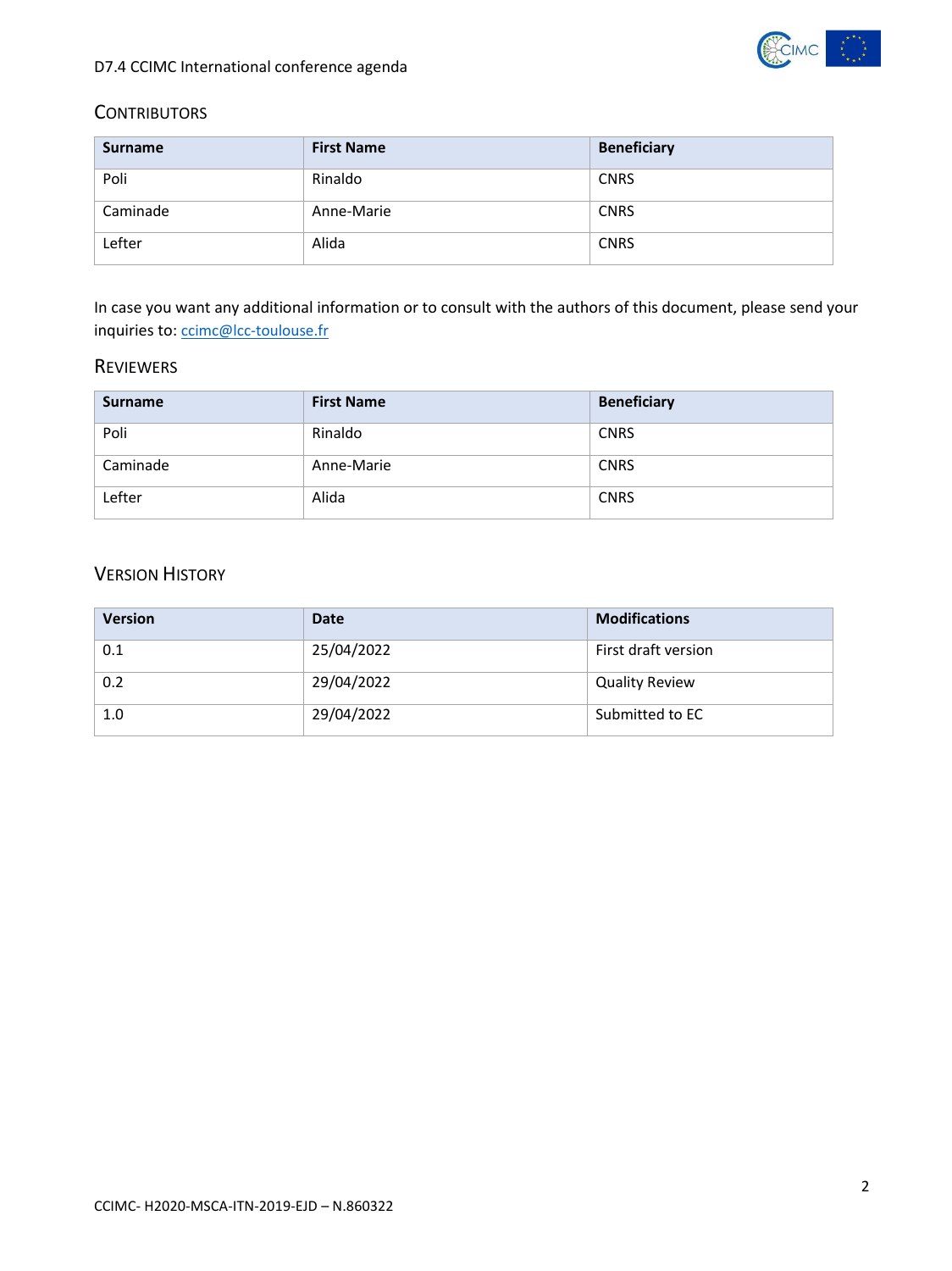

## TABLE OF CONTENT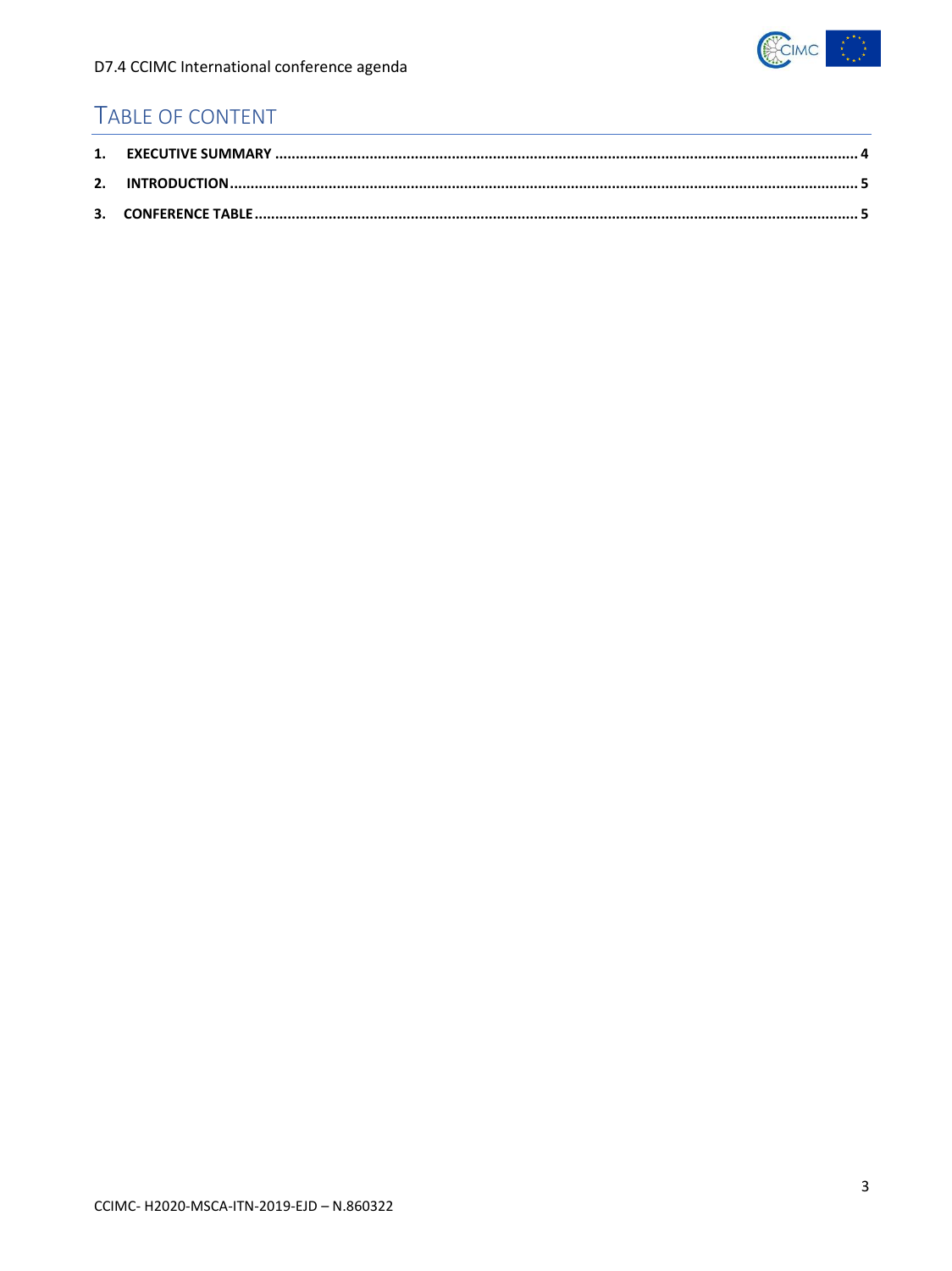

#### <span id="page-3-0"></span>1. EXECUTIVE SUMMARY

The present document is the deliverable "D7.4 – International conference agenda" of the CCIMC project (Grant Agreement No. 860322), funded by the European Commission's Horizon 2020 Research and Innovation Program (H2020).

As stated in the Grant Agreement, Annex I, part A, each ESR is requested to attend and make a presentation (oral or poster) at least at one international conference outside of the CCIMC events during the lifetime of the project.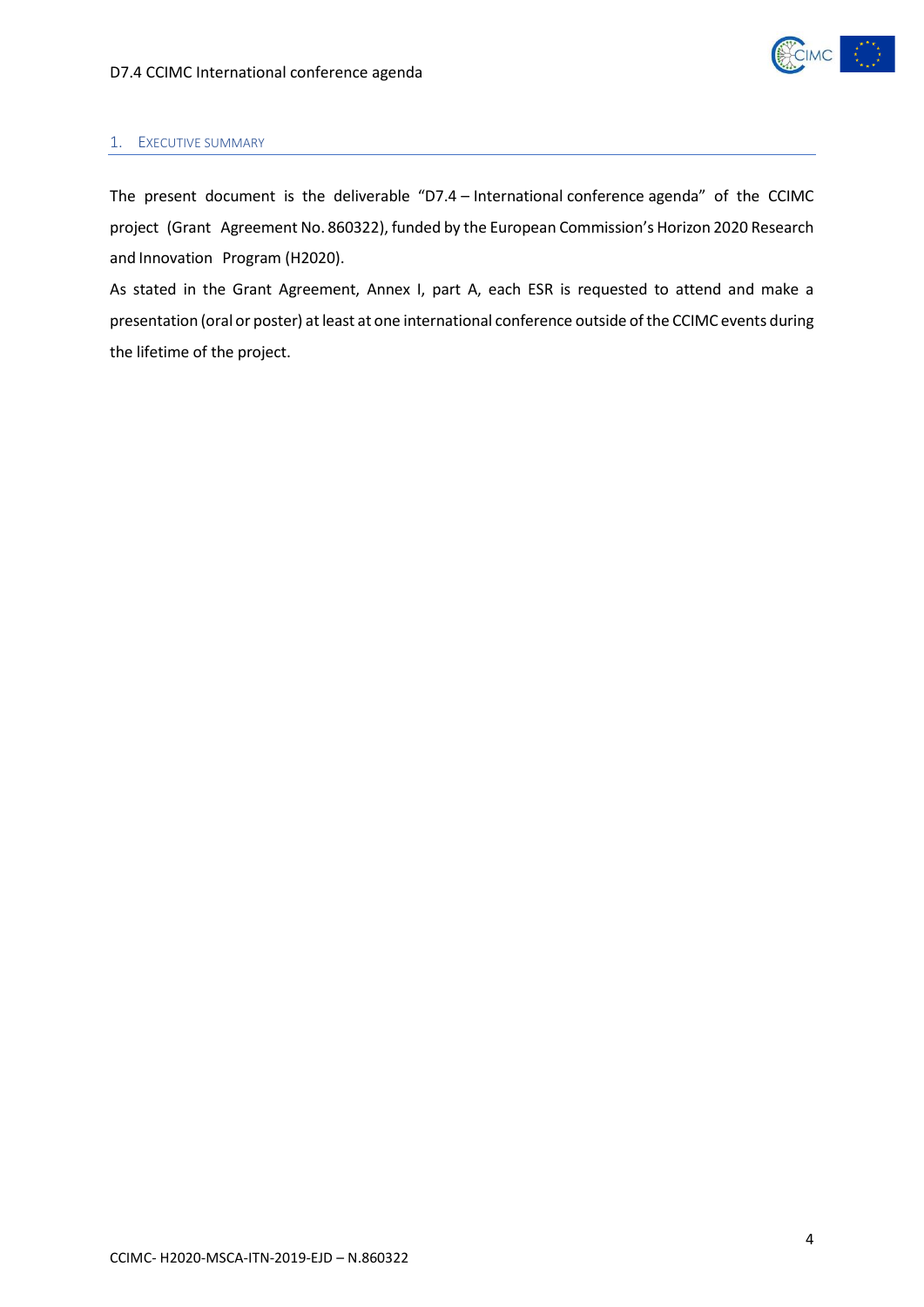

#### <span id="page-4-0"></span>2. INTRODUCTION

The objective of deliverable D7.4 was reached at Month 23 in January 2022 when all ESRs have presented a poster or made an oral presentation during the international conference "HC3A-4<sup>th</sup> meeting" that was held at the Faculty of Chemistry of the University of Barcelona, Spain, on January 20-21 2022.

#### <span id="page-4-1"></span>3. Conference table

|                  | Type of presentation<br>at the HC3A meeting | Other meetings already attended or planned                                                                                                                                                                                                         |
|------------------|---------------------------------------------|----------------------------------------------------------------------------------------------------------------------------------------------------------------------------------------------------------------------------------------------------|
| ESR1             | poster                                      | University of Warsaw 1st Interdisciplinary Conference, online, 10-13<br>Oct 2021 (oral)                                                                                                                                                            |
| ESR <sub>2</sub> | poster                                      | XIV <sup>èmes</sup> Journées de l'Ecole Doctorale Sciences de la Matière,<br>Toulouse, France 19-20 March 2022 (poster)<br>XXII International Symposium on Homogeneous Catalysis, Lisbon,<br>Portugal, 24-29 June 2022 (poster+flash presentation) |
| ESR3             | poster                                      | UAB Graduate School workshop, Barcelona, Spain, 26-27 May 2022<br>(oral)                                                                                                                                                                           |
| ESR4             | oral                                        | University of Bucharest Chemistry Doctorate school, Bucharest, 21<br>January 2021 (oral)                                                                                                                                                           |
| ESR5             | poster                                      | ICCC2022, Rimini, Italy, 28 Aug - 2 Sept 2022 (oral)<br>Dalton Division Northern Regional Meeting, Huddersfield, UK, 24 June<br>2022 (oral)                                                                                                        |
| ESR6             | poster                                      | ICCC2022, Rimini, Italy, 28 Aug - 2 Sept 2022 (poster)                                                                                                                                                                                             |
| ESR7             | poster                                      | Annual BuildMoNa conference 2022, Leipzig, Germany, 14-15 Apr 2022<br>(poster)<br>Annual BuildMoNa conference 2022, Leipzig, Germany, 14-15 Apr 2022<br>(poster)<br>Annual BuildMoNa conference 2023, Leipzig, Germany, March 2023<br>(oral)       |
| ESR8             | poster                                      | Catalysis@York, March 2021, (poster)<br>Catalysis, Science and Technology 10th Anniversary Symposium, online,<br>16-17 Nov 2021 (poster)                                                                                                           |
| ESR9             | oral                                        | DTU Symposium, Nørrevej, Denmark, 4-5 Nov 2021 (poster)                                                                                                                                                                                            |
| <b>ESR10</b>     | poster                                      | University of Warsaw 1st Interdisciplinary Conference, online, 10-13<br>Oct 2021 (oral)                                                                                                                                                            |
| ESR11            | poster                                      | DTU Symposium, Nørrevej, Denmark, 4-5 Nov 2021 (poster)                                                                                                                                                                                            |
| <b>ESR12</b>     | poster                                      | Annual BuildMoNa conference 2021, online, 8-9 Sept 2021 (poster)                                                                                                                                                                                   |